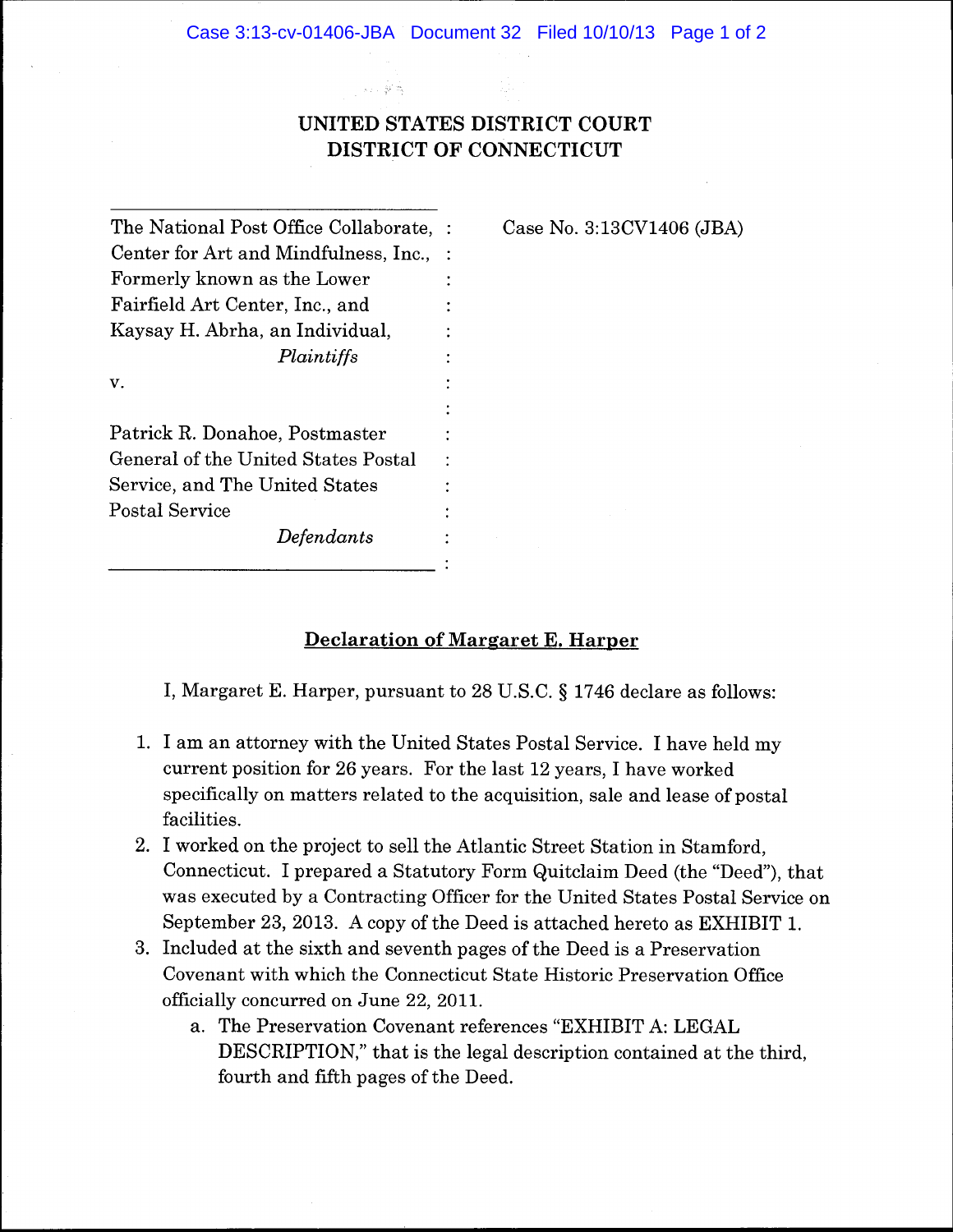b. The Preservation Covenant also references "EXHIBIT B: PERMITTED ALTERATIONS," that are stated below that heading on the seventh page of the Deed.

Dated:  $\sqrt{q/2013}$ 

Margaret E. Harper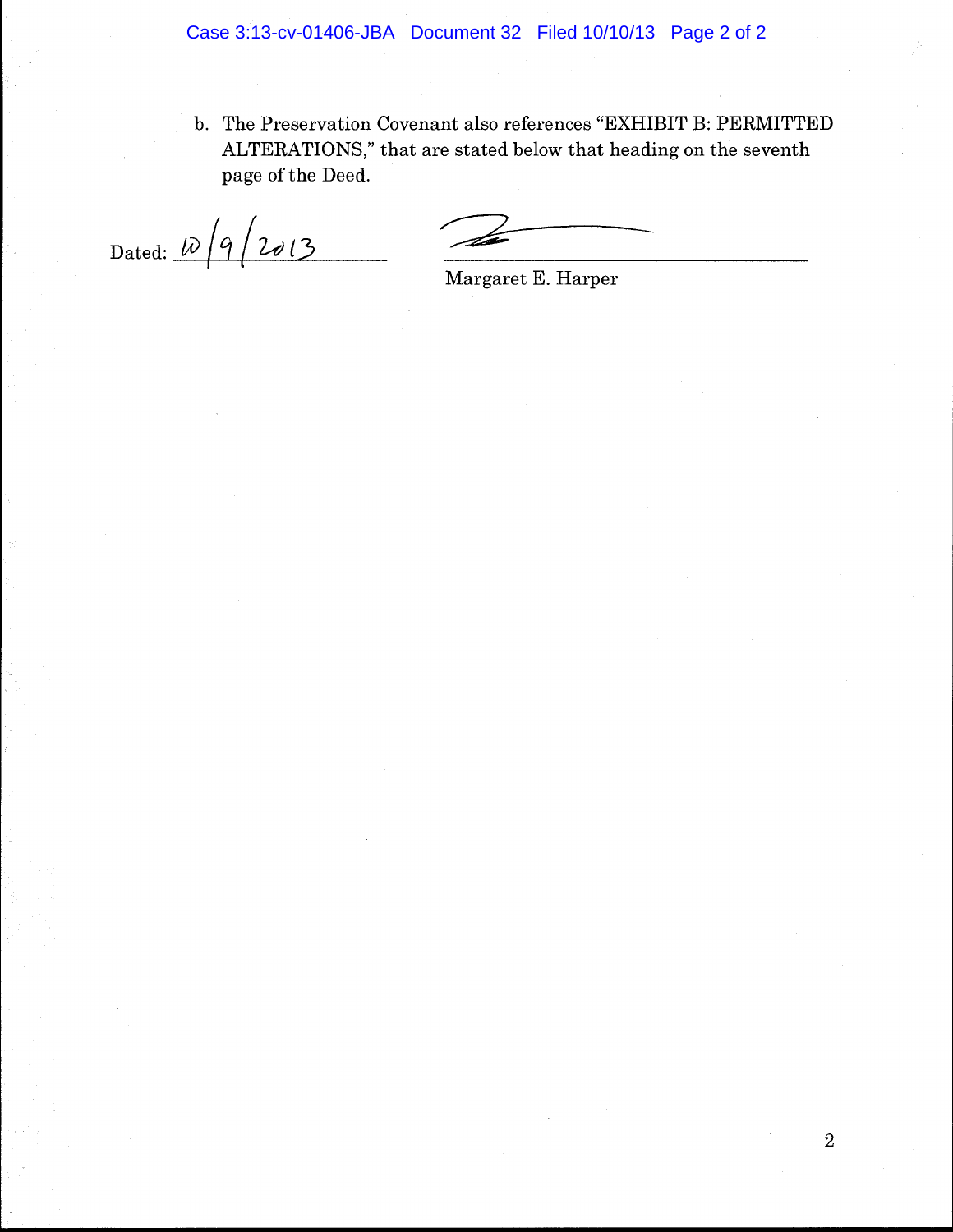### STATUTORY FORM QUITCLAIM DEED

The UNITED STATES POSTAL SERVICE, (the "Grantor") an independent establishment of the executive branch of the Government of the United States, with an office at 475 L'Enfant Plaza, SW, Washington DC 20260-1862, for consideration paid in the amount of Four Million Three Hundred Thousand and 00/100 (\$4,300,000.00) Dollars, grants to Louis R. Cappelli Family Limited Partnership II, a New York limited partnership with an office in White Plains, New York with QUITCLAIM COVENANTS all that certain real property known as

421 Atlantic Street and 0 Federal Street, Stamford, Connecticut 06901

being more particularly described in Exhibit A attached hereto and made a part hereof:

Said premises are conveyed subject to the following:

The Preservation Covenant attached hereto as Exhibit B.

 $\mathcal{Y}$ 

Said premises were transferred to the United States Postal Service by the United States Government as of June 30, 1971 as part of the Transfer of Properties of the United States Postal Service, as set forth in the Federal Register, Volume 36, Number 17.

IN WITNESS WHEREOF, Grantor has caused these presents to be executed on this the day of September, 2013.

Signed, sealed and delivered in the presence of or attested by:

**United States Postal Service** 

tracting O

September  $\cancel{12}$ , 2013

**STATE OF** 2985254v1

Witness

Witness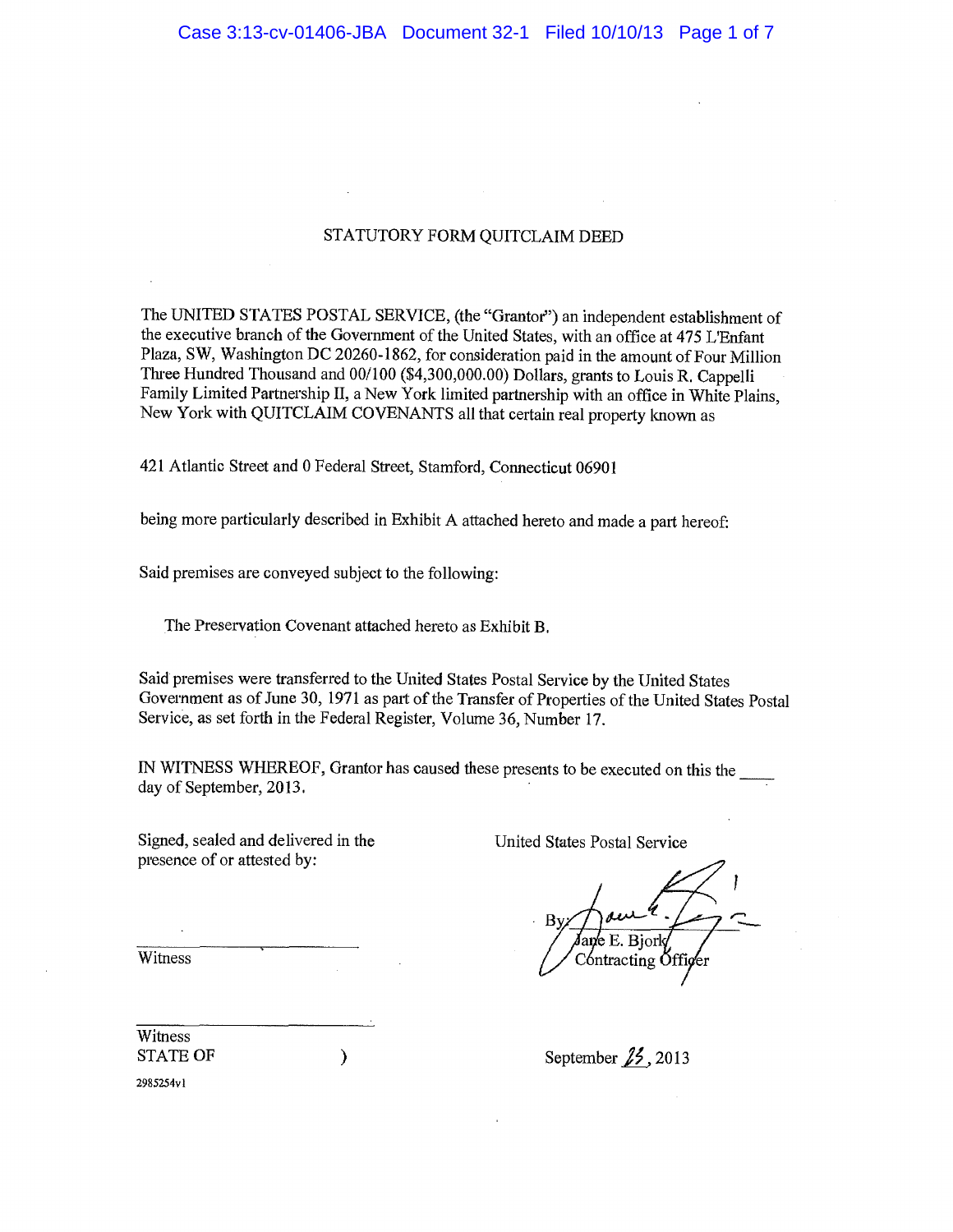**COUNTY OF** Xistrict of Columbia

Personally appeared  $\overline{AB}$   $\overline{E}$ . BORK, Signer and Sealer of the foregoing Instrument,<br>known to me (or satisfactorily proven) to be the person whose name is subscribed to the within instrument and acknowledged that he/she executed the same in his/her authorized capacity and that by his/her signature on the instrument the entity on behalf of which he/she acted, executed the instrument for the purposes therein contained in the capacity therein stated, before me, on the  $\Rightarrow$  day of September, 2013.

ley a !

Notary Public My Commission Expires:

**District of Columbia: SS** Subscribed and Sworn to before me day of *Lesten* this  $-2\geq$  $\mathfrak{a}.$ 

Shirley A. Hsia, Notary Public, D.C. My commission expires February 14, 2016

2985254vl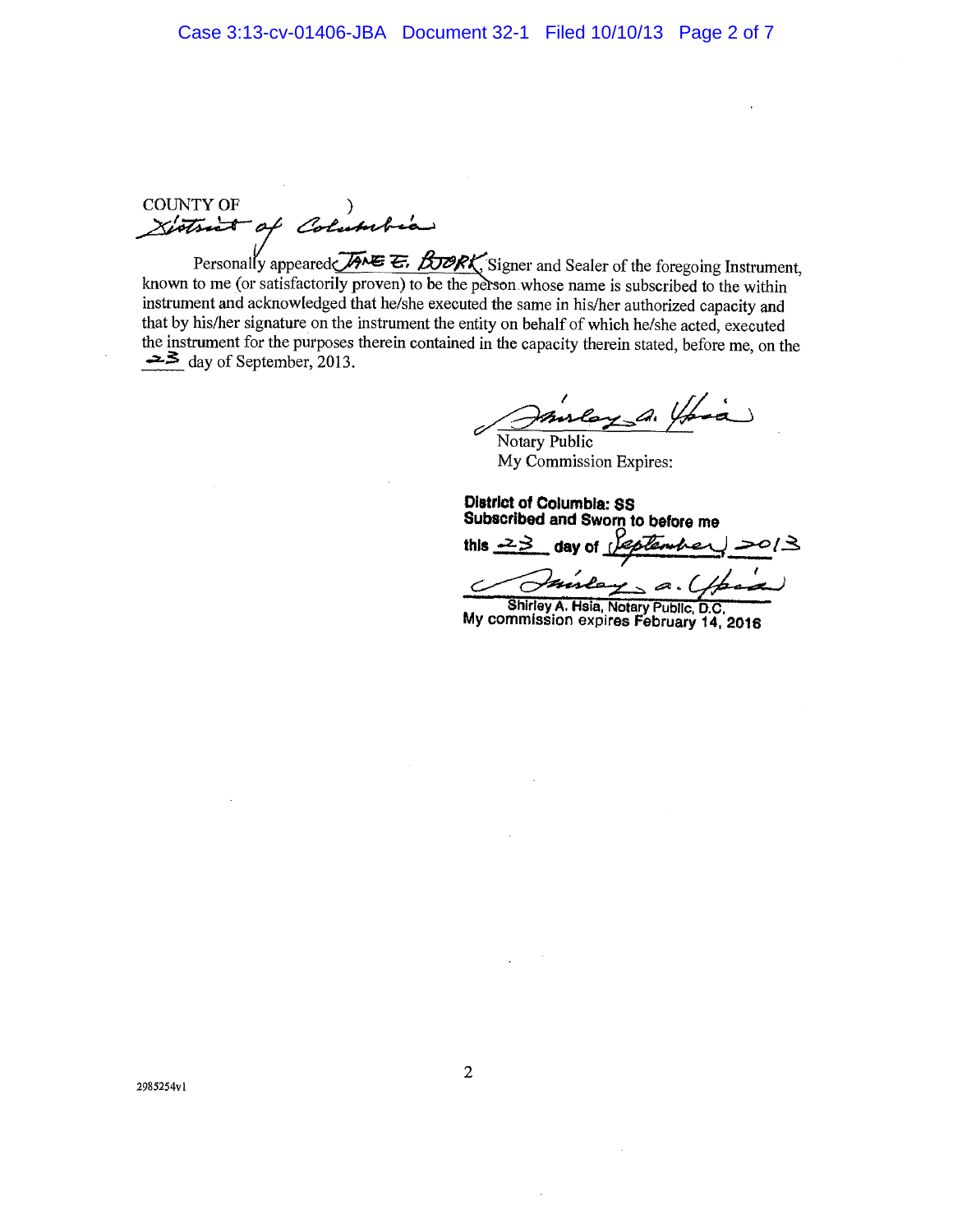### EXHIBIT A **PROPERTY DESCRIPTION**

ALL THAT CERTAIN for or tract of land, together with the buildings and improvements thereon, altuated in the City of Stantford, County of Palefield and State of Connecticut, hounded and described as follows, to wit:

DEGINNING of the northeasterly corner of said guet al a point in the westerly side of Atlantic Sizest adioining land of The Young Men's Christian Association of Standard, facace running southerly along said westerly side of Atlantic Street one hundred and fony (140) feet to the nonherly side of Federal Shoot, thence deflecting to the right at an angle of 90° 39' and running westerly plong said: Pederal Street and hundred and fifty (150) feet to land of said The Morewood Realty Company, thence deflecting to the right at an angle of 899 21' and running northerly one hundred and forty (140) feet along land of The Morewood Realty<br>Company to the said Land of The Young Muri's Christian Association of Stanford, thence deflecting to the right at an angle of 90° 39' and ranning easterly and headred and Hity (150) feet along the said land of The Young Men's Christian Association of Standord to the point or place of beginning, said northeirsterly corner of said tract is distant southerly from the earth line of the south sidewalk of Willow Street two handred and twenty five and 85/000 (225.85) feet and the northwesterly corner is distant cleven and 5/10 (11.5) feat on a probagation of the vesterly line of the truct conveyed from the southerly wall of the building of and Young Men's Christian Association.

SAID TRACT is bounded northely by land of said The Young Man's Christian Association of Stamford, ensterly by Allantic Stroet, southerly by Federal Street and wast by land of the Grantor, The Morewood Realty Company, and the same is laid out and definented upon a certain map or plet thereof on file in the office of Supervising Architect of the Treatury Department of the United States, reference there a boing had,

#### 四心症

ALL THAT CERTAIN piece, pared or tract of land, together with the buildings and improvements thoreon, situated in the City of Standord, County of Fairfield and State of Connecticut, and known and designated as Lot Numbered Nine (9) on a certain map emitted "Map of Property of The Morewood Realty Company, Stanford, Connecticat", now on file as Map No. 911 in the office of the Town Clerk of said City of Stamford, reference therew being had for a more particular description of said premises.

TOGETHER WITH a right of way over a strip of land fifteen fout in width from suid Lot Number Nine to Guernsey Street as hild out on said above described map, said teact aforesaid being thiny (30) feet while on Federal Street and one hundred forty (140) feet in dopth and adjoining other land of the United States of America.

#### <u>Plans</u>

ALL THAT CERTAIN truet or pareci of land, together with the buildings and happrograms therism, lying and being in the City of Spanford, County of Fairfield and State of Councerten, bounded and described as follows:

BEGINING at a point in the northerly side of Federal Street, sold point being the southwesterly corner of the United States Post Office site; running thence in a nonhwardly direction along the westerly side of the Post Office site a distance of 140 feet to a point in the noutlierly side of land now or formerly of the Young Men's Christian Association; thence in a westerly direction along the southerly side of land of said Young Men's Christian Association a distance of 25 feet to a noint being the nonbeasterly corner of land now or formerly of Homer S. Commings; thence in a southwardly direction along the exterty side of land of sold-Homer S. Cumulugs a distance of 140 feet to a point in the untilerly side of Federal Street; thence in a eastwardly direction along the nominaly side of Federal Street a distance of 25 feet to the paint or place of  $\alpha$ <br>beginning, as shown on plat made September 9<sup>1</sup>, 1938, by L. Bromfield, *k*, *Hagineer & Surveyor*, attach said City of Stansford,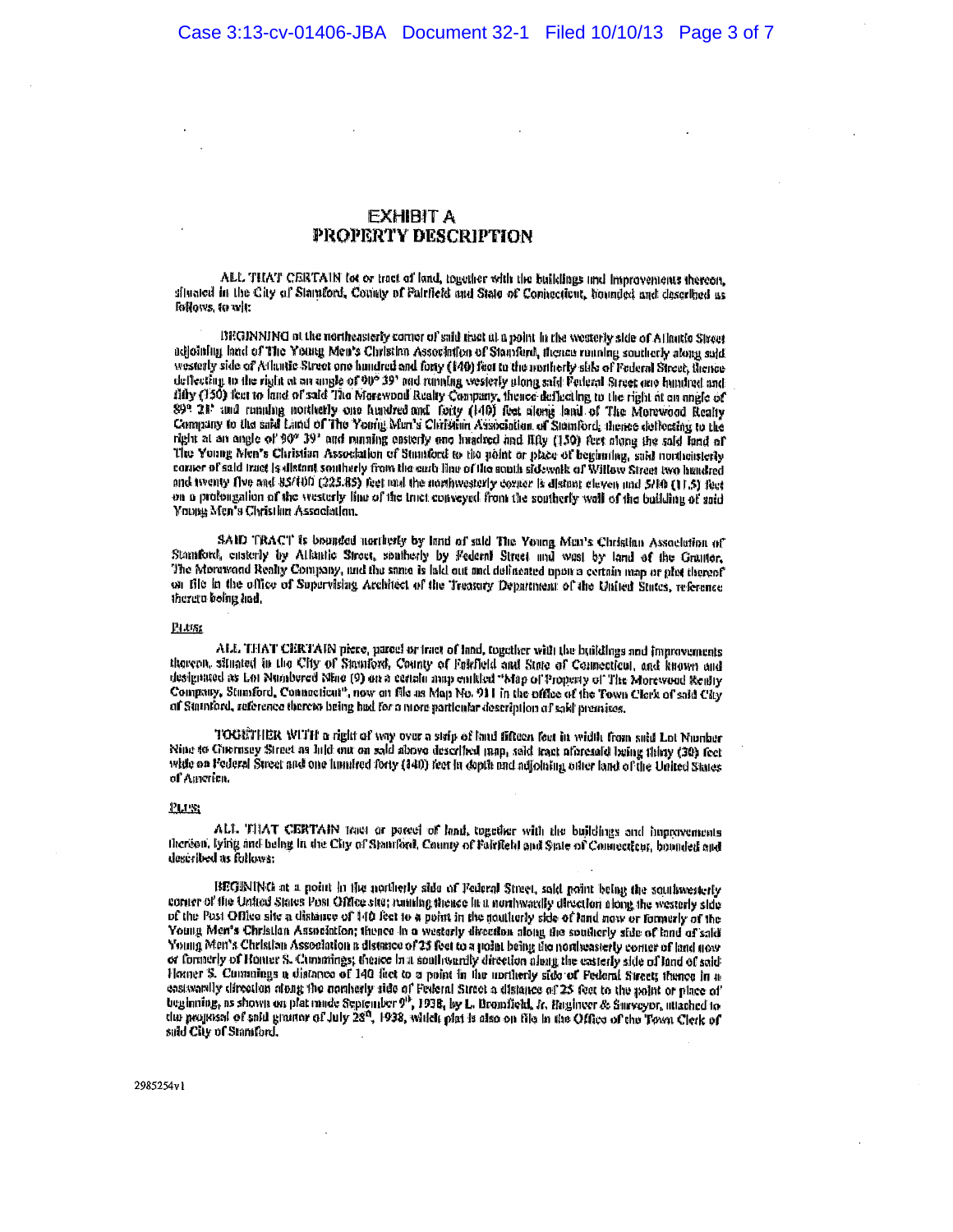TOGETHER WITH a right of way to pass and repass over a strip of land 15 feet in width, and extending from the westerly line of the land hereinhefore described in a westerly direction across the northerly 15 feet of the land now or formerly of Homer S. Cummings and land now or formerly of Onax Building Association, Inc., to the casterly side of Guermey Avenue as now laid out.

#### PLUS.

ALL THAT CEREMIN tract or pared of land, together with the buildings and improvements thereon, situated in the City of Stamford, County of Forfield and Stute of Connecticut, bounded on the north by land of Y M.C.A., on the south by the northerly line of Featural Street as presently laid out, on the cast by lind now or formerly of Charles F. Maguire and on the west by land now or formerly of The Umix Building Association, heading particularly described as follows:

BEOINNING at a point in the northerly side of Federal-Sirces distant 205.00 feet westerly from a noist where the nontherly line of Federal Street Intersects the westerly line of Atlantic Street as now labi out, and which beginning point is at the southwesterly comer of land now or formerly of Charles F. Magnire which bounds the land berein conveyed on the east, thence running along the westerly fluo of land new or formerly of Charles F. Maguire, North 3° 28' East, 140,00 feet to a point in the northerly side of a stone wall standing at the southerly boundary line of the land of Y.M.C.A.; thence maning ulong the nonlinerly side of said stone wall along the southerly side of said stone wall along the southerly line of the land of Y.M.C.A., Nort where the suid sentimerly line of land of Y.M.C.A. intersects the easterly line of land now or formerly of The Once Bullding Association, Inc.; thence mitning along the easterly line of land now or formerly of The Onns Building Association, Inc., South 4e 07<sup>t</sup> West, 139.99 feet to a point in the northerly line of said Federal Street: thence running along the northerly line of sald Federal Street, South 85° 53' Hast, 131,78 feet to the point or place of beginning.

TOOETHER WITH a right of way to pass ond remas over a sirip of land 15 feet in width, and extending from the westerly line of the fund hereinbefore described in a wasterly direction across the aonherly 15 feet of the land now or formerly of The Oanx Bullding Association, Inc., to the casterly side of Guernsay A venue as now laid out,

> Proportion are known as 421 Atlantic Street, Stamford, Connecticut & <u>0 Codoral Street, Stamford, Comnoglent</u>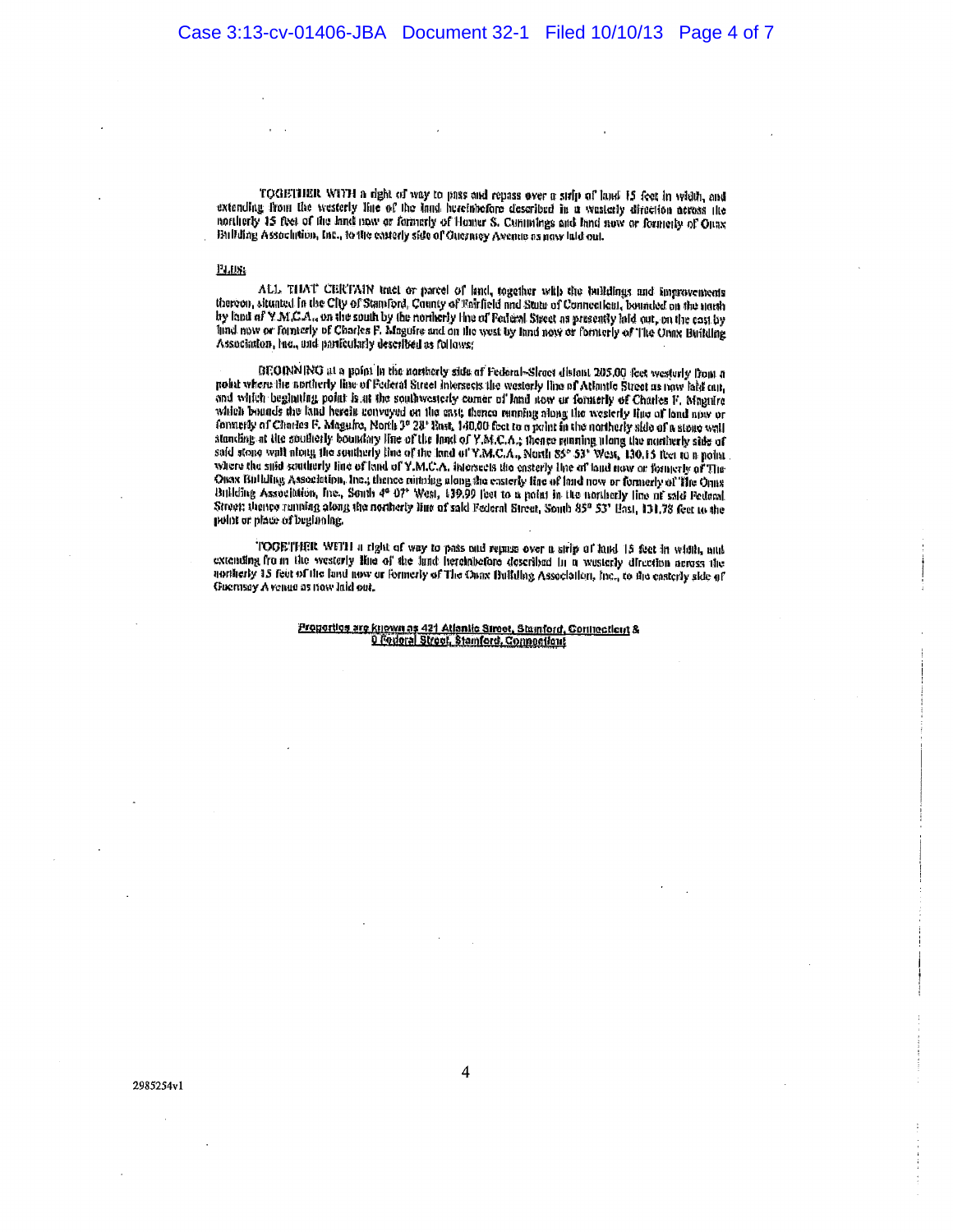The above Premises are also described as all that central tract or parcel of land together with the buildings and improvements thereon, located in the City of Stamford, County of Fairfield and State of Connecticut.

## POST OFFICE PARCEL **SURVEY DESCRIPTION**

Beginning at a point on the westerly side of Atlantic Street at its intersection with the northerly side of Federal Street:

running thence along said Federal Street N 86° 26' 50" W a distance of 336.768 feet to the westerly side of land now or formerly of UBS AG;

running thence along said UBS AG N 3<sup>6</sup> 33' 10" E a distance of 139.99 feet to the southerly side of land now or formerly of Louis R. Cappelli Family Limited Partnership II said land also known as the Rich-Cappelli Unit as depicted on Map 14569 of the **Stamford Land Records:** 

running thence along said Rich-Cappelli Unit S 86° 26' 50" E a distance of 335.17 feet to the aforesaid westerly side of Atlantic Street:

running thence along said Atlantic Street S 2° 54' 10"East a distance of 140.00 feet to the Point of Beginning.

2985254v1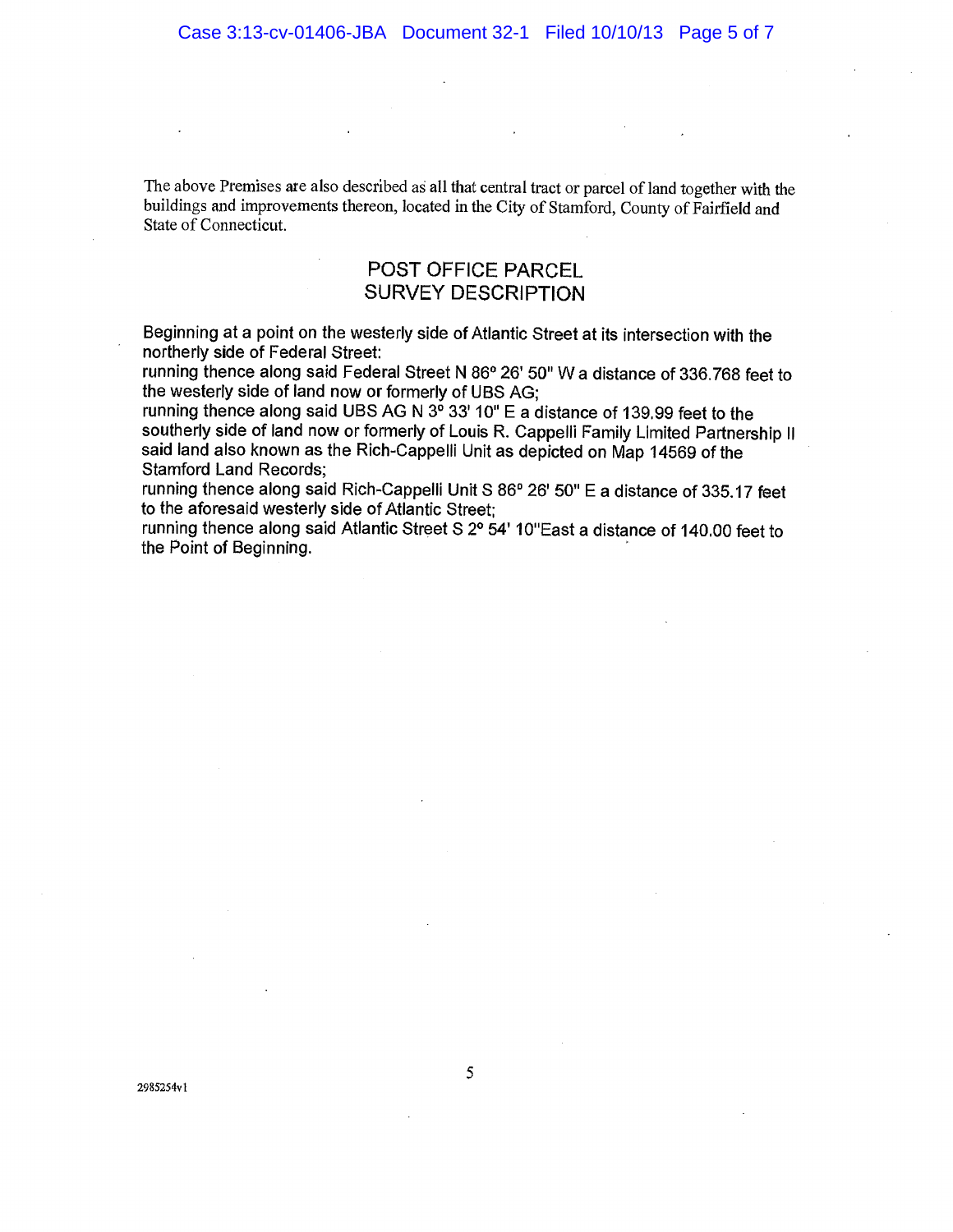# 'EXHIBIT B' PRESERVATION COVENANT **U.S. Post Office 421 Atlantic Street** Stamford, CT 06901

This Covenant is in consideration of the conveyance of certain real property located at 421 Atlantic Street, in the City of Stamford, in the County of Fairfield, State of Connecticut and legally defined as in the attached Exhibit A. The subject property is listed on the National Register of Historic Places.

- $(1)$ The grantee hereby covenants on behalf of itself, its heirs, successors and assigns at all time to maintain and preserve the exterior of the subject property in accordance with the recommended approaches of the "Secretary of the Interior's Standards for Rehabilitation and Guidelines for Rehabilitating Historic Buildings" (National Park Service, 1989)., in order to preserve those qualities that make this property eligible for listing on the National Register of Historic Places.
- Subject to Paragraph 9 below, no exterior construction, alteration or rehabilitation  $(2)$ shall be undertaken or permitted to be undertaken that would affect the historic features of the property without consultation with and the express permission of the Connecticut Historic Preservation and Museum Division (CT SHPO) or a fully authorized representative thereof.
- $(3)$ The CT SHPO shall be permitted at all reasonable times to inspect the property in order to ascertain if the above conditions are being met. CT SHPO shall provide advance written notification of its intent to inspect the property.
- $(4)$ In the event of a violation of this covenant, and in addition to any remedy now or hereafter provided by law, the CT SHPO may, following reasonable notice to the grantee, institute suit to enjoin said violation or to require the restoration of the property.
- This covenant is binding on the grantee, its heirs, successors and assigns in  $(5)$ perpetuity. All stipulations and covenants contained herein shall be inserted by the grantee verbatim or by express reference in any deed or other legal instrument by which the grantee divests itself of any interest in the property or any part thereof.
- $(6)$ The failure of the CT SHPO to exercise any right or remedy granted under this instrument shall not have the effect of waiving or limiting the exercise of any other right or remedy or use of such right or remedy at any other time.
- $(7)$ This covenant shall be a binding servitude upon the property and shall be deemed to run with the land. Execution of this covenant shall constitute conclusive evidence that the grantee agrees to be bound by the foregoing conditions and restrictions and to perform to obligations herein set forth.
- The CT SHPO may, for good cause, modify or cancel any or all of the foregoing  $(8)$ restrictions upon application of the grantee, its heirs, successors or assigns.
- $(9)$ Notwithstanding the provisions of Paragraph No.2 above, this Covenant would expressly permit the Grantor to make the alterations (listed in attached Exhibit B) to the subject property at the Grantor's sole option and cost. CT SHPO concurrence with the terms contained herein (a) does not obligate the Grantor to make these